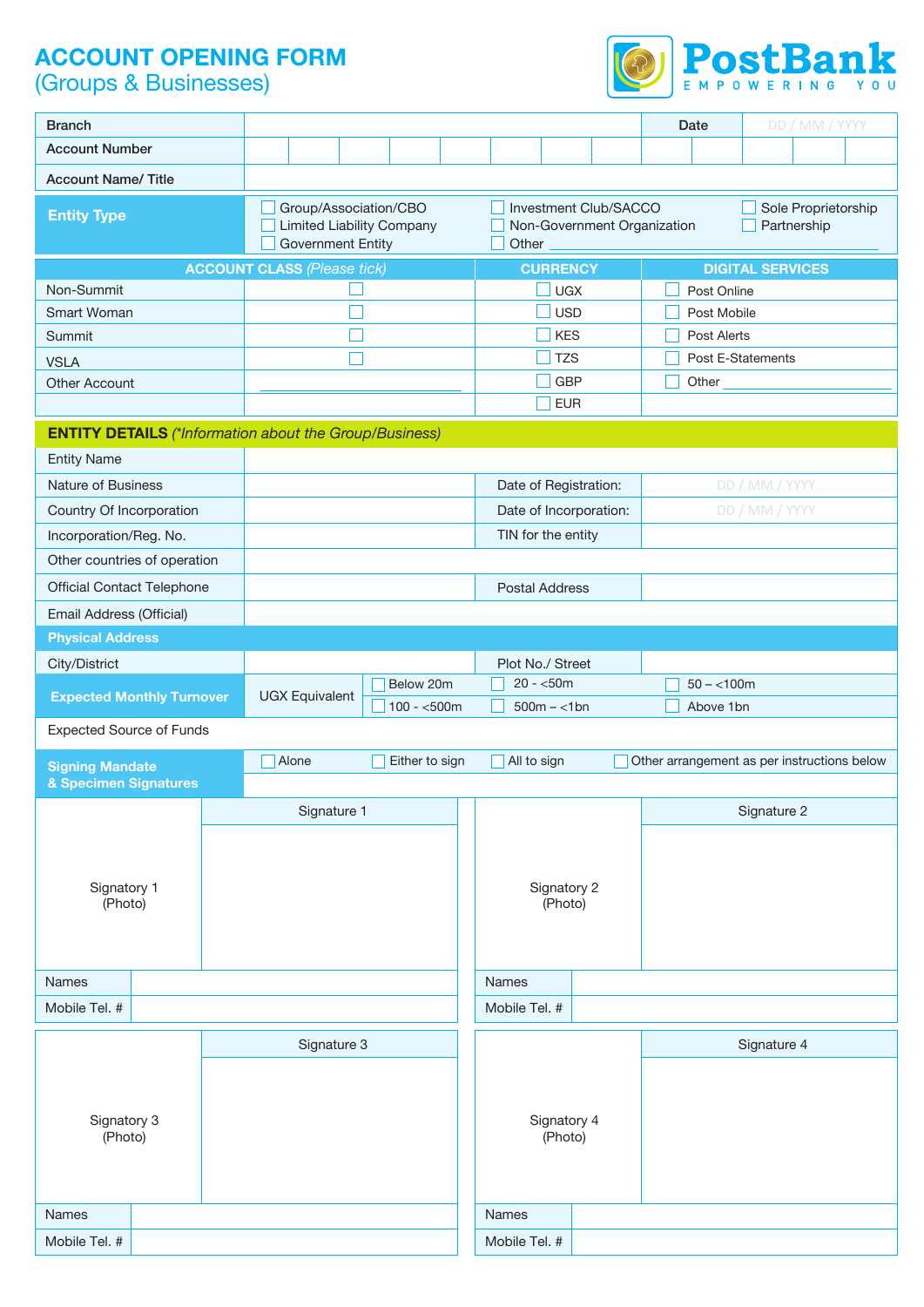| <b>DEPOSIT PROTECTION FUND (DPF) REQUIREMENTS</b>                                             |                                               |                                               |  |  |  |  |
|-----------------------------------------------------------------------------------------------|-----------------------------------------------|-----------------------------------------------|--|--|--|--|
| As an entity, please choose below your preferred mode of payment and provide the DPF details: |                                               |                                               |  |  |  |  |
| <b>Bank Account</b><br>Mobile Money                                                           |                                               |                                               |  |  |  |  |
|                                                                                               | Alternative Bank Account Details (Not in PBU) | <b>Registered Mobile Money Number Details</b> |  |  |  |  |
| <b>Bank Name</b>                                                                              |                                               | <b>Telecom Name</b>                           |  |  |  |  |
| <b>Account Names</b>                                                                          |                                               | <b>Registered Names</b>                       |  |  |  |  |
| A/C Number                                                                                    |                                               | <b>Registered Number</b>                      |  |  |  |  |

# **TERMS AND CONDITIONS**

#### 1. INTRODUCTION

- 1.1. These terms set out the terms and conditions upon which we, the Bank will provide banking services to you and references to 'we', 'us', or 'our' read to mean the Bank. References to 'you' or 'your' or 'yourself' are references to the person or persons in whose names the account is held.
- 1.2. The terms and conditions are limited to providing general banking services and form a legal agreement between you and us; so please confirm that you understand all of them.
- 1.3. The terms and conditions apply to all accounts (both transactional and savings) whether opened on the date of signing these terms and conditions or on a later/prior date.
- 1.4. We reserve the right to change or amend any or all of these terms upon giving you notice in accordance with the Bank of Uganda Consumer Protection Guidelines.

# 2. ACCOUNT OPENING

- 2.1. By signing these terms, you guarantee the accuracy of the information submitted on this application. We shall not be held liable for any misrepresentation or any legal consequences arising from reliance on the information provided by yourself.
- 2.2. We may at our discretion decline to open an account for any applicant for an account. We are under no obligation to communicate the reason for our decision to the applicant.
- 2.3. At account opening and at any time throughout the lifetime of the account, you are agreeing to provide us with any supplementary documentation and information we may request for from time to time in order to undertake our due diligence as required.
- 2.4. You will provide us with specimen signatures of each of the persons authorized to operate your account.
- 2.5. If false or inaccurate information is provided and fraud is identified or suspected, your details may be forwarded to the relevant enforcement agencies for any further action as may be required.

#### 3. ACCOUNT OPERATION OBLIGATIONS

- 3.1. We shall not be liable whatsoever for funds handed to Bank Tellers outside banking hours and/or outside designated banking premises or channels.
- 3.2. It shall be incumbent on you to request for and/or acquire a duly signed deposit slip or acknowledgement receipt at all times when you make a deposit transaction from any of our designated points of representation to aid your transaction confirmation and reconciliation.
- 3.3. You will authorize us to accept instructions signed by yourself/yourselves.
- 3.4. We shall not make any payment out of your account to any party unless you have consented by giving instruction in accordance to the mandate held by us.
- 3.5. Any cancellation of an instruction shall be communicated to us at least one working day before the payment is due to be debited. For avoidance of doubt, the time of receipt is the time we receive the instructions not the time you send them.
- 3.6. We shall at any time freeze your account as long as there is any dispute or reason to suspect any fraud on the persons entitled to operate the same.
- 3.7. We shall at our discretion refuse to act on any instruction if;
	- We are unable to authenticate the origin of the instructions
	- The instructions are unclear, incomplete, not signed or not in the approved form.
	- The instruction would cause you to exceed authorized limits for your account.
	- Complying with the instruction would be contrary or in breach of any law/regulation applicable to us
- 3.8. We shall notify you with reasons in case we decline to honor instructions, unless if we are limited by circumstances beyond our control preventing us to give this information.
- 3.9. You shall keep confidential at all times your ATM Card/Password/PIN/Login credentials/phone messages or any other security information secure to prevent any fraudulent use to them. We will not be held liable in case your password/PIN/Login credentials/phone messages are misappropriated by a third party to access and/or transact on your account.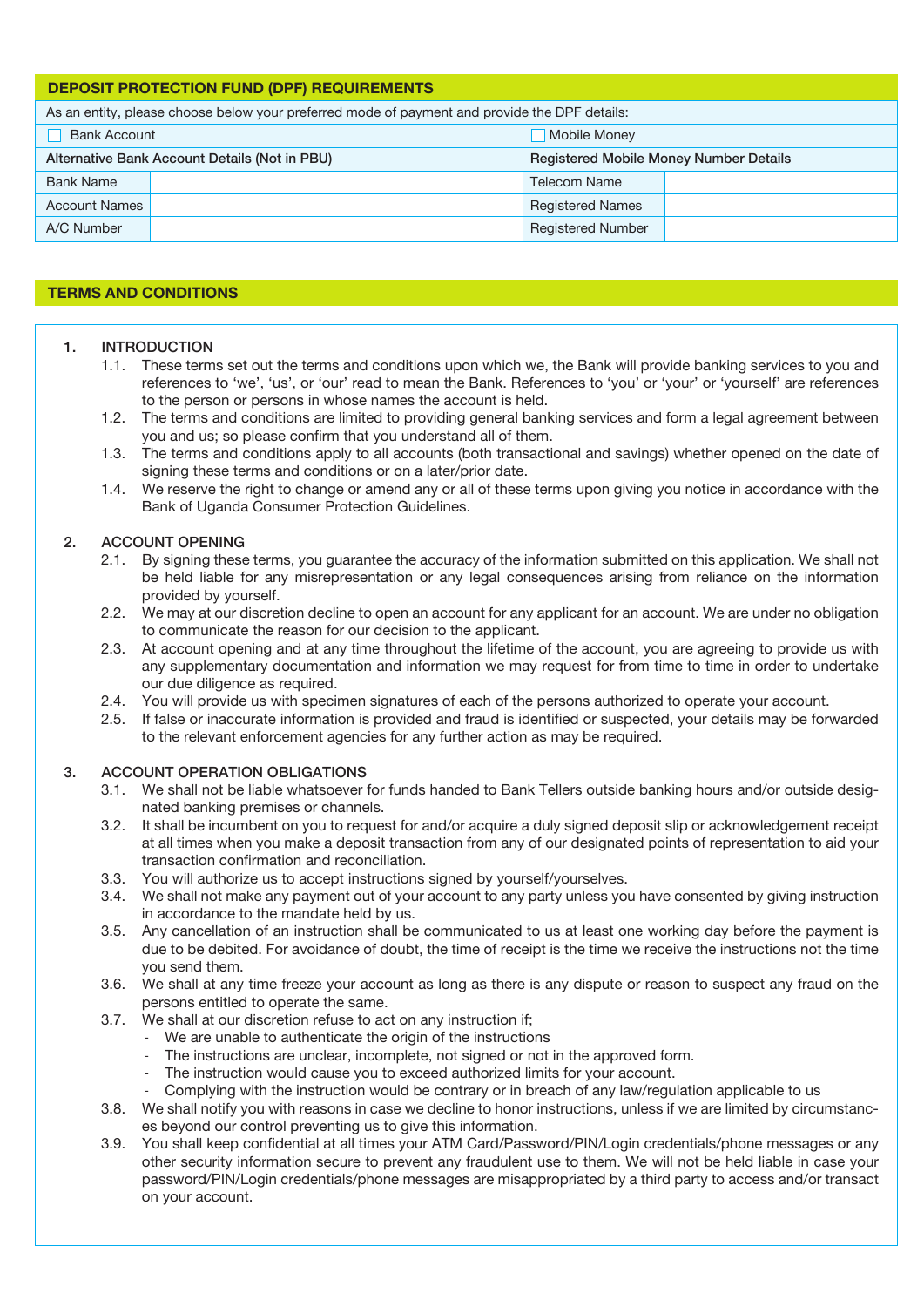3.10. You shall within 24 hours write to us if any card/PIN/security device or security details are lost or stolen or suspect to be used or accessed by an unauthorized person.

# 4. COMPLAINTS

We shall not be liable for any matters unless you make a complaint to us as soon as reasonably possible either verbally or in writing, through our official communication or feedback channels provided.

#### 5. INCIDENT COMMUNICATION

- 5.1. You will communicate to us in writing in the event of any significant incident or decision alteration (such as change in signatories or signing mandate) in the general operations of your account.
- 5.2. In the unfortunate event of death of any signatory of a joint account holding, the survivor(s) undertake(s) to advise the bank in writing of such death within reasonable time. In absence of acknowledgment (in any form) of receipt of such notification, the Bank shall not be held liable for allowing continuation of operations on any affected account(s).

#### 6. BANK CHARGES

- 6.1. We may apply charges for use of the account and for services provided to you in accordance with our prevailing tariff guide in accordance with the Consumer Protection Guidelines issued by the regulator.
- 6.2. We may apply new or revised charges to your account at least 30 calendar days after the change notice is given in print media and displayed in our designated branches and website.
- 6.3. We are mandated to debit your account for any of the followings;
- Interest on any facility granted by us at a prescribed date, unless otherwise agreed in writing.
- All charges including but not limited to statement printing, taxes and duties and any other expense incurred in operating this account.

#### 7. DEBIT INSTRUMENTS

- 7.1. We have the discretion to issue you with a debit card for operations of your account and to retain or cancel your instruments if there is any suspicion of fraud regarding your account.
- 7.2. We shall not be liable for any loss arising from lost or misplaced debit instruments e.g. In-house vouchers or voucher book(s) if we are not notified within a reasonable period (at most within 24 hours of its loss).

#### 8. STATEMENTS

- 8.1. We shall provide you with free regular electronic copies of your statements onto your availed email address and upon registration on the Bank's internet banking platform, the same shall be available online. Any paper statements or additional requests will be charged in accordance with our prevailing tariff guide.
- 8.2. We shall avail your transactional information for a period of 10 years preceding the date of request in accordance with the regulations; any information required exceeding 10 years will be at our discretion.

#### 9. DISCLOSURE OF PERSONAL DATA

- 9.1. We shall treat your personal information as private and confidential (even when you cease to be a customer). We may however disclose your personal data:
	- where such disclosure is required for performing obligations in the course of or in connection with the provision of our services or
	- to third party service providers, agents and other organizations engaged by the bank in compliance with our statutory or legal obligations.
- 9.2. We may provide all your credit information with any Credit Reference Agencies who may make this information available to other organizations at any time during the operation of your account to help us, as financial service providers, make credit decisions and/or detect crime.

# 10. INACTIVE ACCOUNTS

- 10.1. Your account will be classified as inactive if there are no customer-initiated transactions for a consecutive period of 6 months. Anytime thereafter, you may be given 14 calendar days' notice to re-activate or authorize its closure.
- 10.2. In any case, if this inactive state continues for a consecutive period of 18 months, the account shall be deemed to be dormant and therefore dealt with in accordance with the prevailing laws of the country.

# 11. CLOSING OF ACCOUNT

- 11.1. You reserve the right to give us written instructions to close your account as per the signed mandate.
- 11.2. We may terminate your account immediately if we have reasonable grounds to suspect any of the following:
	- That you provided us with false information.
	- That it is being used for illegal dealings.